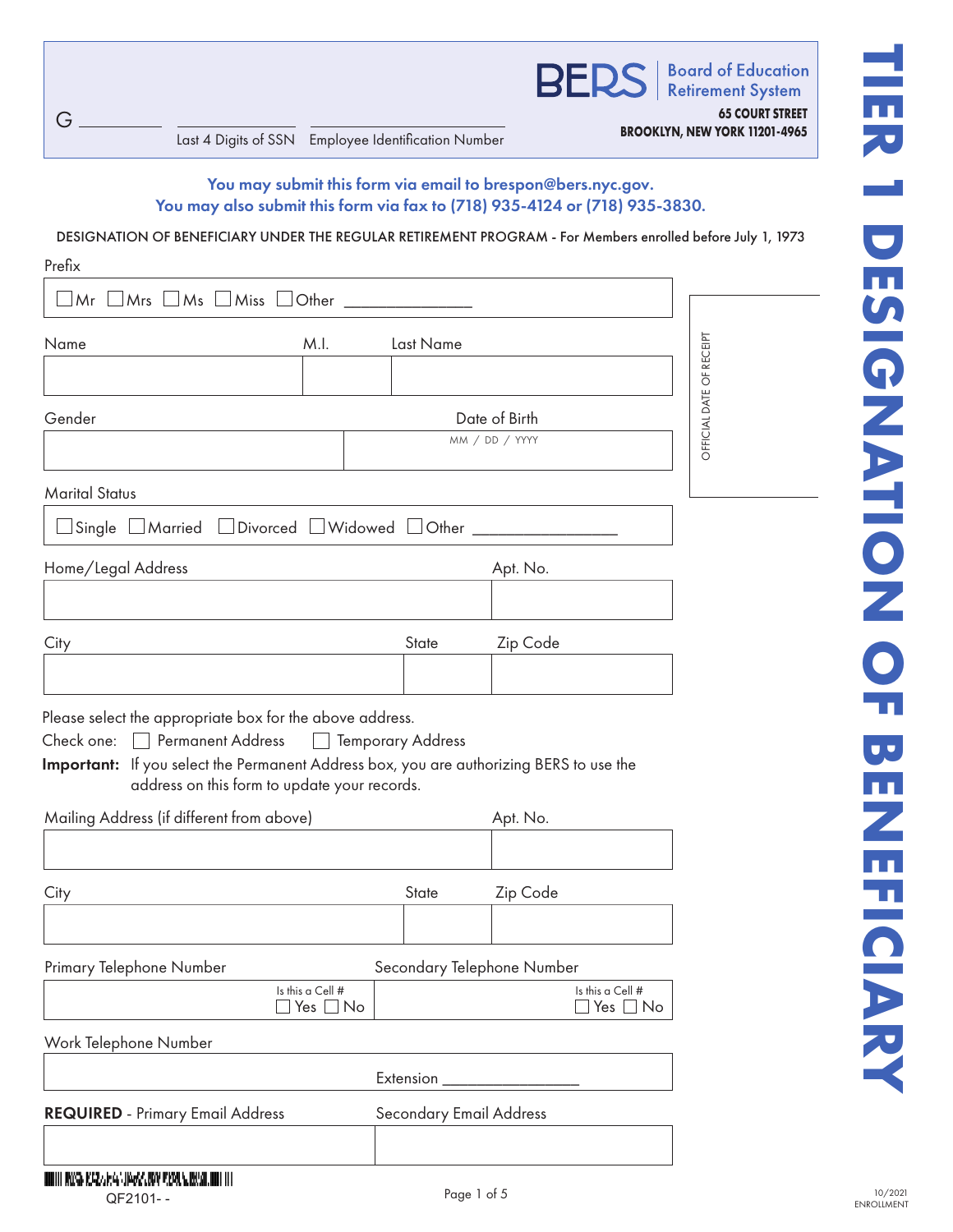G

**BROOKLYN, NEW YORK 11201-4965** Last 4 Digits of SSN Employee Identification Number

# To be valid this form must be filed with the Board of Education Retirement System. Before designating any beneficiaries, please read the "Instructions for Designation of Beneficiary" informational sheet which can be found on the website.

## BENEFICIARY DESIGNATION

This designation supersedes all previously filed designation of beneficiary selections filed under the Regular Program, and governs only the payment of benefits thereunder. A separate form which is available upon request from the Retirement System is necessary in order to designate a beneficiary to receive benefits under the Tax Deferred Annuity Program.

In accordance with the rules and regulations governing the Board of Education Retirement System, I hereby authorize BERS to cancel any previous beneficiary designation made by me with regard to my account under the Regular Program and I hereby nominate the beneficiary(ies) named to receive such of the amount(s) indicated by check mark in the appropriate boxes pertaining to  $1(a) 2(a)$  and  $1(b) 2(b)$  below as may become payable. I reserve the right to change, in a manner prescribed by the Board, any beneficiary designated herein.

- These are separate benefits; you may designate the same or different beneficiaries for each benefit.
- This form may be used to nominate one or more beneficiaries for each benefit.
- $\Box$  1(a) The total amount of any CASH DEATH BENEFIT allowable on my account in the event of my death, or 2(a) The pension reserve under Option 1 if such reserve is payable as a presumed retirement death benefit in the event of my death after eligibility for retirement.
- $\Box$  1(b) The total amount of my ACCUMULATED DEDUCTIONS remaining to my credit (including the value of my Variable Annuity Savings Fund) less any outstanding loan remaining unpaid (if not insured), in the event of my death as a member or former member, or

2(b) The annuity reserve under Option 1 if such reserve is payable as a presumed retirement death benefit in the event of my death in service after eligibility for retirement.

Should I fail to execute this form properly my previous designation of beneficiary will remain in full force and effect. Payment of any benefit will be designated according to the last designation which was properly executed, and if no previous designation was filed, payment of any benefit due will be made to my estate.

# DO NOT SIGN OR DATE UNLESS IN FRONT OF A NOTARY

|                                                                         | Affix official seal in the box below |
|-------------------------------------------------------------------------|--------------------------------------|
| On this _______ day of ____________________ in the year 20 ________     |                                      |
|                                                                         |                                      |
| to me known to be the individual described in and who execute the       |                                      |
| foregoing document, and he (she) duly acknowledged to me that he        |                                      |
| (she) executed the same, and the statements contained therein are true. |                                      |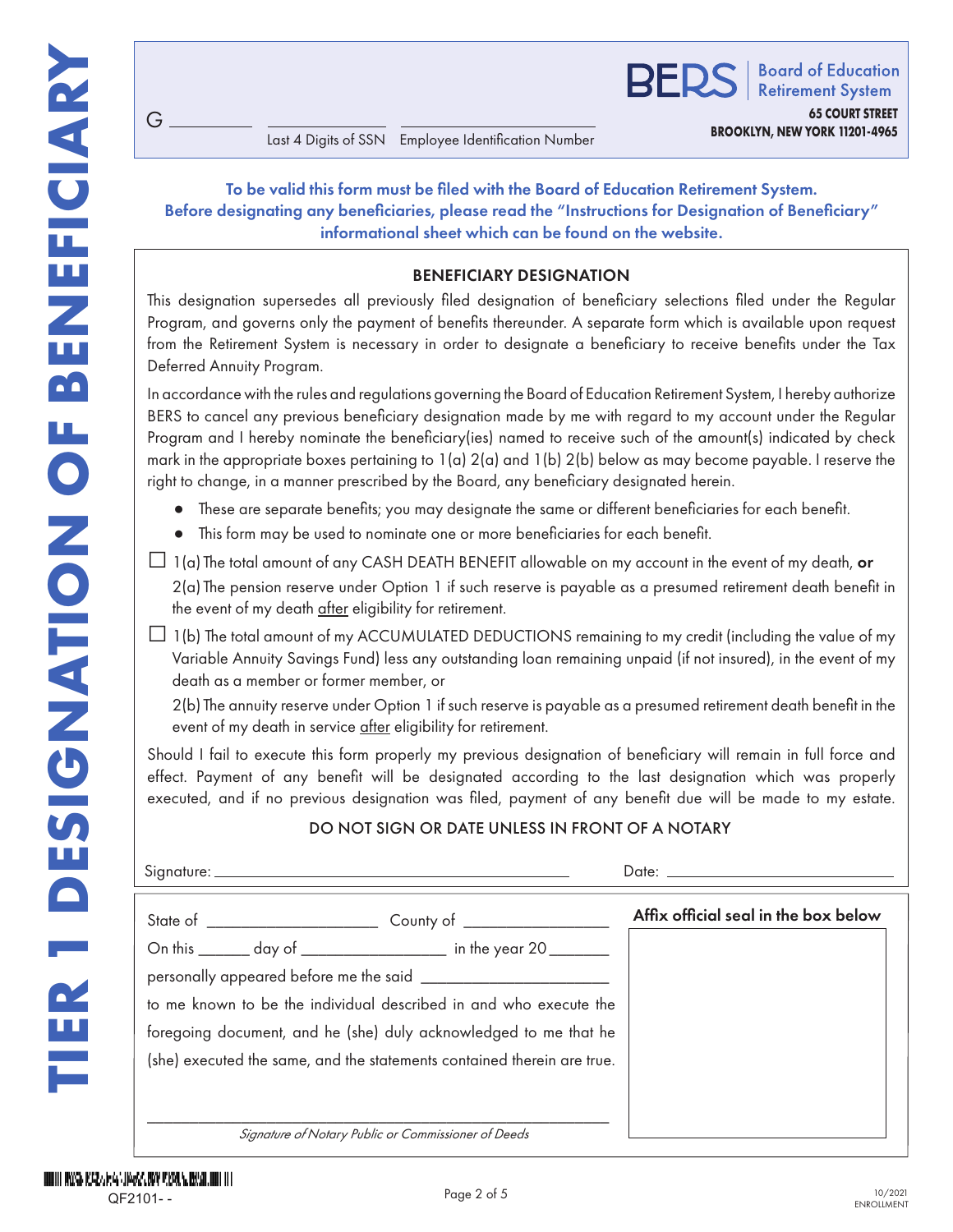**Board of Education RFDS Retirement System** 

**65 COURT STREET**

## DESIGNATION

Note that this form is designed to cover two different amounts which may be payable at your death. Items 1(a) 2(a) and 1(b) 2(b) may be payable in the event of your death in active service. You may designate one set of beneficiaries to receive the death benefit arising from you own salary deductions and another set to receive the death benefit provided by the City's contributions. If that is what you wish to accomplish, you must file at least two Designation of Beneficiary forms. On one check box 1(a) 2(a) and show the appropriate set of beneficiaries. On the other form, check box 1(b) 2(b) and show the appropriate set of beneficiaries. If you want to name only one set of beneficiaries for both benefits, check both boxes 1(a) 2(a) and 1(b) 2(b) on the same form and complete the Beneficiary Designation. Most members check 1(a) 2(a) and 1(b) 2(b) on one form and designate the same beneficiaries for all benefits.

## BENEFICIARY 1

G

| <b>First Name</b>                                                                                                                                          |      | M.I. Last Name          |          |                         |
|------------------------------------------------------------------------------------------------------------------------------------------------------------|------|-------------------------|----------|-------------------------|
|                                                                                                                                                            |      |                         |          |                         |
| Date of Birth<br>Relationship to Me<br>MM / DD / YYYY                                                                                                      |      |                         |          | REQUIRED - % of Benefit |
| <b>Mailing Address</b>                                                                                                                                     |      |                         |          | Apt. No.                |
| City                                                                                                                                                       |      |                         | State    | Zip Code                |
| REQUIRED - Telephone Number                                                                                                                                |      | <b>REQUIRED - Email</b> |          |                         |
| If more than one beneficiary is selected, you must select one of the following $\Box$ Otherwise or $\Box$ And<br><b>BENEFICIARY 2</b><br><b>First Name</b> | M.I. | Last Name               |          |                         |
|                                                                                                                                                            |      |                         |          |                         |
| Date of Birth<br>Relationship to Me<br>MM / DD / YYYY                                                                                                      |      |                         |          | REQUIRED - % of Benefit |
| <b>Mailing Address</b>                                                                                                                                     |      |                         | Apt. No. |                         |
| City                                                                                                                                                       |      |                         | State    | Zip Code                |
| REQUIRED - Telephone Number                                                                                                                                |      | <b>REQUIRED - Email</b> |          |                         |
| If more than one beneficiary is selected, you must select one of the following $\Box$ Otherwise or $\Box$ And                                              |      |                         |          |                         |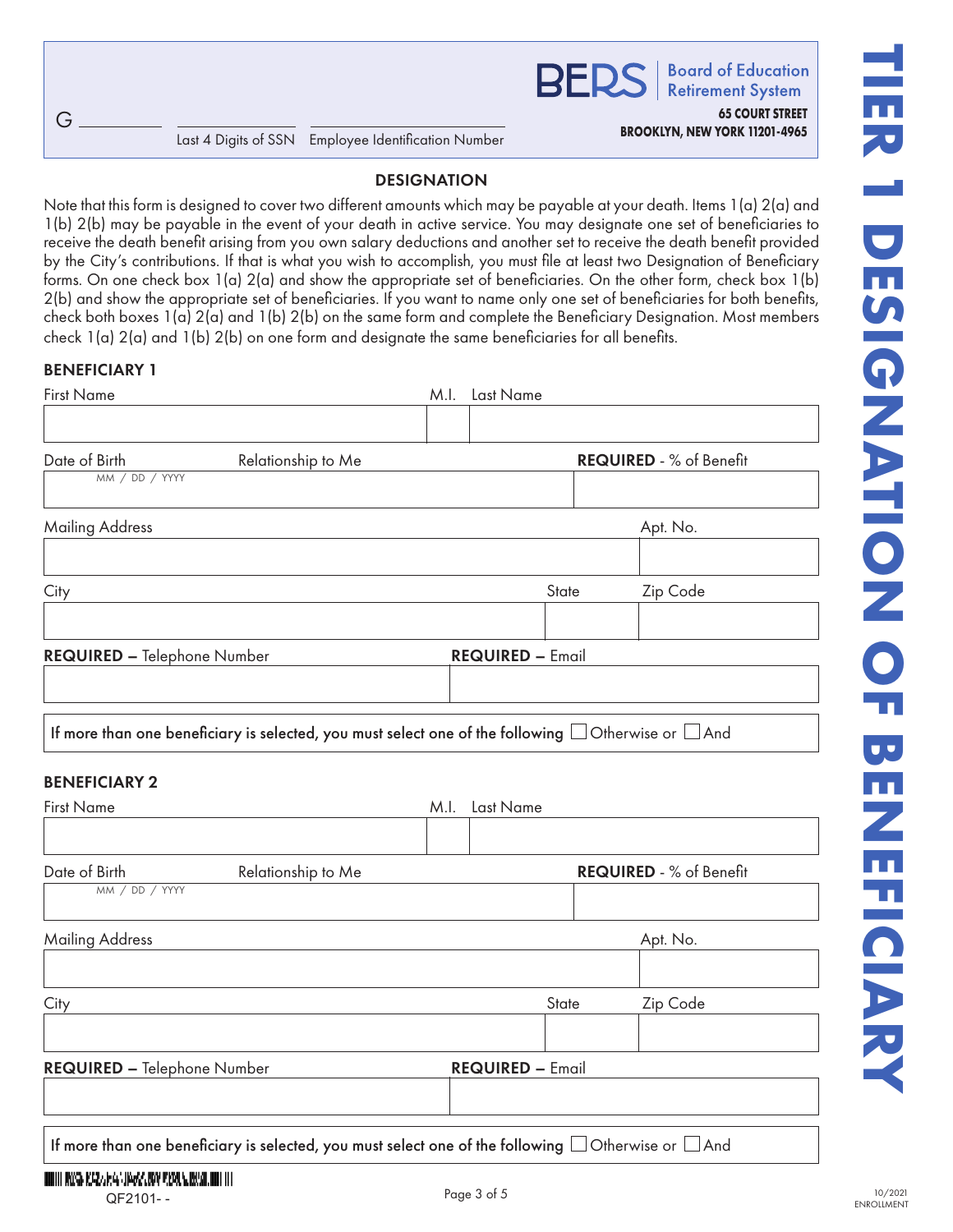

# BENEFICIARY 4

| <b>First Name</b>                  |                                                                                                               | M.I. | Last Name               |                                |
|------------------------------------|---------------------------------------------------------------------------------------------------------------|------|-------------------------|--------------------------------|
| Date of Birth<br>MM / DD / YYYY    | Relationship to Me                                                                                            |      |                         | <b>REQUIRED - % of Benefit</b> |
| <b>Mailing Address</b>             |                                                                                                               |      |                         | Apt. No.                       |
| City                               |                                                                                                               |      | State                   | Zip Code                       |
| <b>REQUIRED - Telephone Number</b> |                                                                                                               |      | <b>REQUIRED - Email</b> |                                |
|                                    | If more than one beneficiary is selected, you must select one of the following $\Box$ Otherwise or $\Box$ And |      |                         |                                |